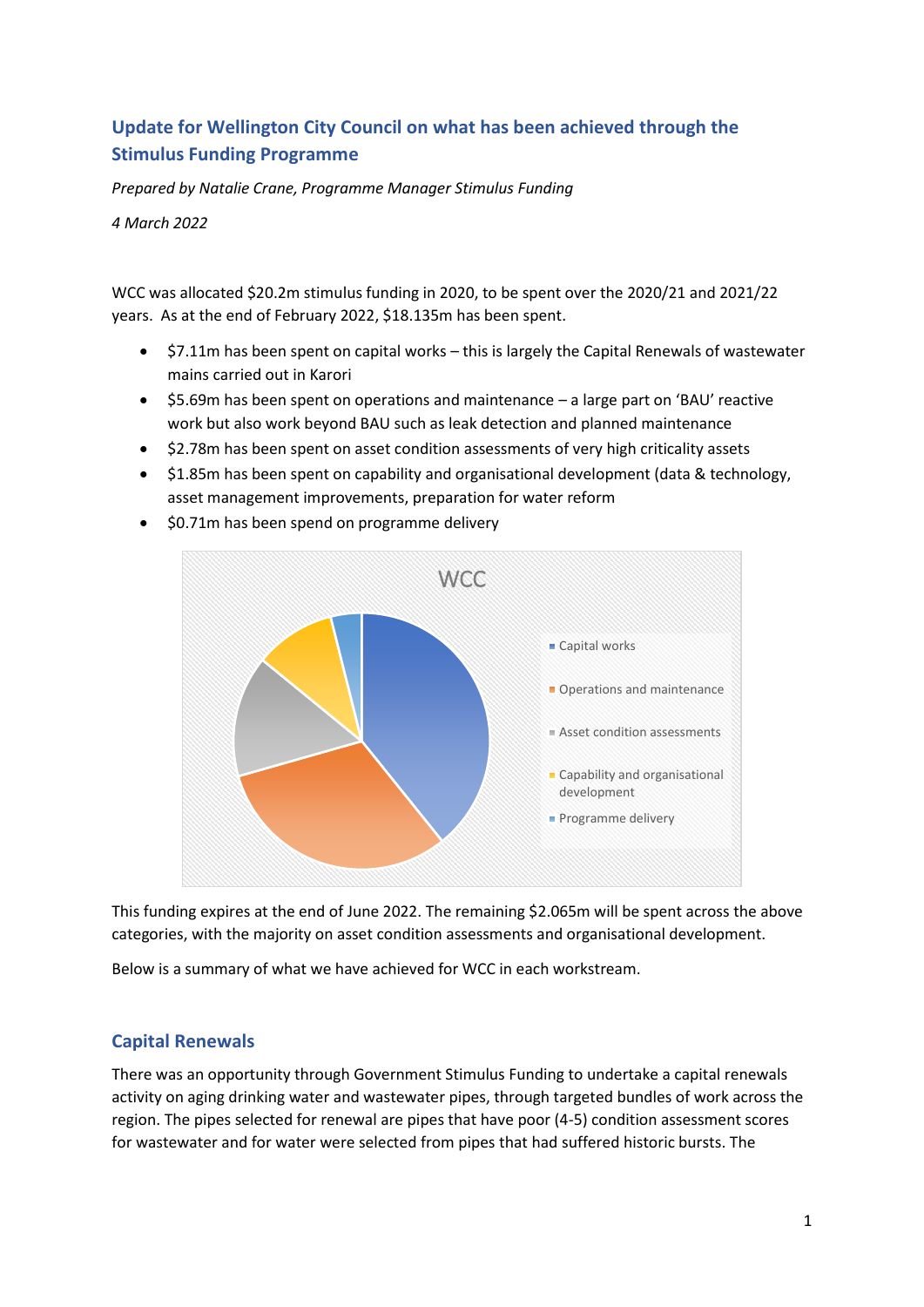wastewater renewals have also targeted areas where there is a known impact on the environmental water quality.

To deliver the work efficiently and effectively the team trialled moving away from a project development model to an outcome development model with a fast-tracked prioritisation process. This involved providing a high-level problem statement, clear outcomes, and performance measure(s) of success. Integrated delivery teams made up of our contractor and consultant panels selected and developing bundles in liaison with COG and NET representatives. Due to the timing constraints of the Stimulus Funding the programme focused on low-risk renewals where engineering standards were readily available. The design information provided to contractors was minimised where possible, providing only overview or simplified plans. We have also used the programme to

begin consolidating Wellington Water's library of standard design details and specifications, to save time in future design phases.

The Renewals programme for WCC is progressing well, with 3.9km of waste water main renewals completed to date in Wellington. Work in January involved continuing the pipe bursting works in central Karori, more lining works and completing the renewal of laterals. The COVID19 disruption is expected to delay the completion of construction until the end of February 2022 as there has been delay in receiving some materials to complete the lining works and there are some additional costs associated with the two week shut-down earlier in the year. These can be managed within existing budgets. Karori Bridges construction works were completed in December 2020 and construction on 18 South Karori Lining contract has been completed.

Gipps Street Butchery These fullas (and ladies) have been working hard in our 'hood for months sorting out drain and<br>street infrastructure...Gav and Martin sorted them this morn with a #secondbreakfast



#### Benefits

- The forecast kilometres of pipe laid has exceeded the programme target.
- The cost per metre is less than the Wellington Water baseline cost.
- The consultant fee percentage is less than 10%, BAU delivery is around 13.5%. The reduction in consultancy fee percentage, as well as increasing the budget available for construction of assets, frees up engineering resources to focus on more complex works.
- The use of trenchless technology has exceeded the BAU baseline. Trenchless technology significantly reduces the impact on the community during construction and reduces carbon use in the build. Trenchless technology can also reduce the construction programme and health & safety risks associated with heavy machinery movements and open excavations.
- The approach to delivery developed as part of this programme is adaptable and is planned to be used to deliver the six-year rolling programme incorporating more complex renewals and the potential for coordination with other utilities.
- This programme has resulted in improved collaboration and relationships between consultants and contractors as well as an increasing appreciation and understanding for each other's roles in delivery. The team approach has enabled a right person – right job mentality and given joint ownership for delivery to the consultants and contractors.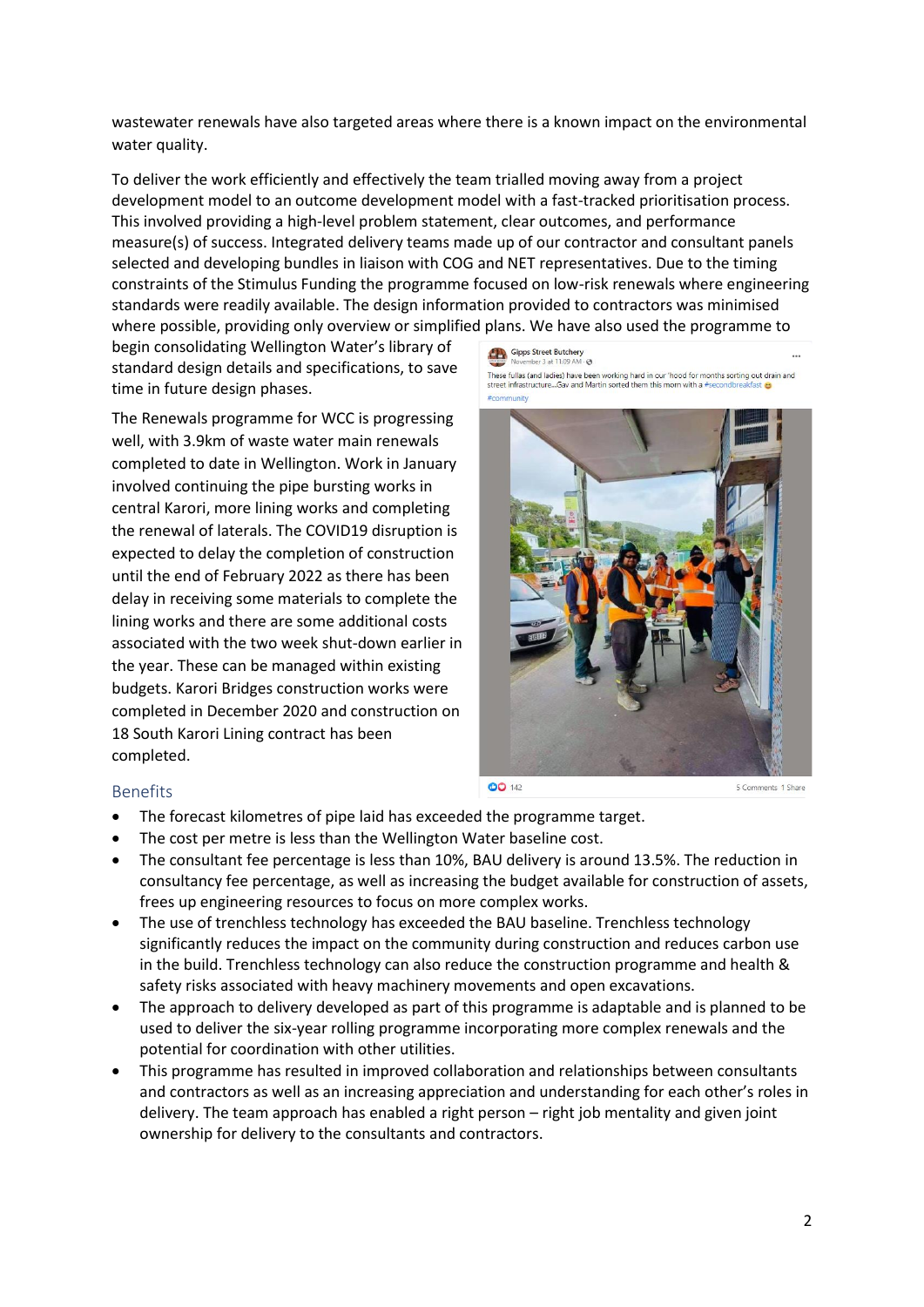## **Asset Condition Assessments**

Asset condition information is critical to planning and prioritisation of maintenance and renewal activity. Stimulus funding gave councils the opportunity to significantly increase their investment into understanding of the health of Very High criticality assets across the region, as well as what measures are required to ensure they continue to maintain service to the community.

- We have completed assessments on all of the WCC VHCA pumpstations (total of 35). From these assessments, two of the pumpstations have been identified as in very poor condition from an operational perspective.
- We have also assessed all of the Council's VCHA above ground reservoirs (46) and have started work inspecting the underground reservoirs (6 of 19 completed). Three of these reservoirs have been identified as in poor condition due to structural factors. We have recently undertaken improvements to five reservoir roofs to improve their condition grades (see Water Safety Priorities workstream below).
- The VHCA pipeline physical inspections for WCC gravity pipes are about 80% complete and about 30% is now being processed for pipe condition reassessment to update the desktop assessments.
- We are experiencing challenges with pressure pipe condition assessment and the end result is that it is highly likely pressure pipes will be under-represented in the physical inspection based condition assessment data set at the end of this financial year (they will still have desktop based condition assessments).
- The physical inspections have so far confirmed the desktop assessment findings with VCHA drinking water pipe conditions assessed generally as good, wastewater and stormwater good to very good.
- There are some assets (e.g. cast iron wastewater rising mains) that are not part of the VHCA assessment programme because we have enough evidence to confirm that they should be programmed for replacement as soon as possible.



- We have expanded the VHCA programme to incorporate some more specialised inspections of VHCA assets within our wastewater treatment plants. These assessments are underway and should be finalised by April.
- We have begun work on incorporating the VHCA findings into the LTP capex programme. Funding availability and industry capacity will likely be constraints on how quickly the poorer condition assets can be remediated, but the new information about their state and what we've learnt from the data gathered to date helps in the condition assessment prioritisation process.
- We are undertaking a study of the capacity and future investment needs of the Karori Wastewater Treatment Plant. Sampling has been completed, and modelling for future growth is underway. Workshops on strategic 'case for change' have been completed and we are now preparing for the options identification process.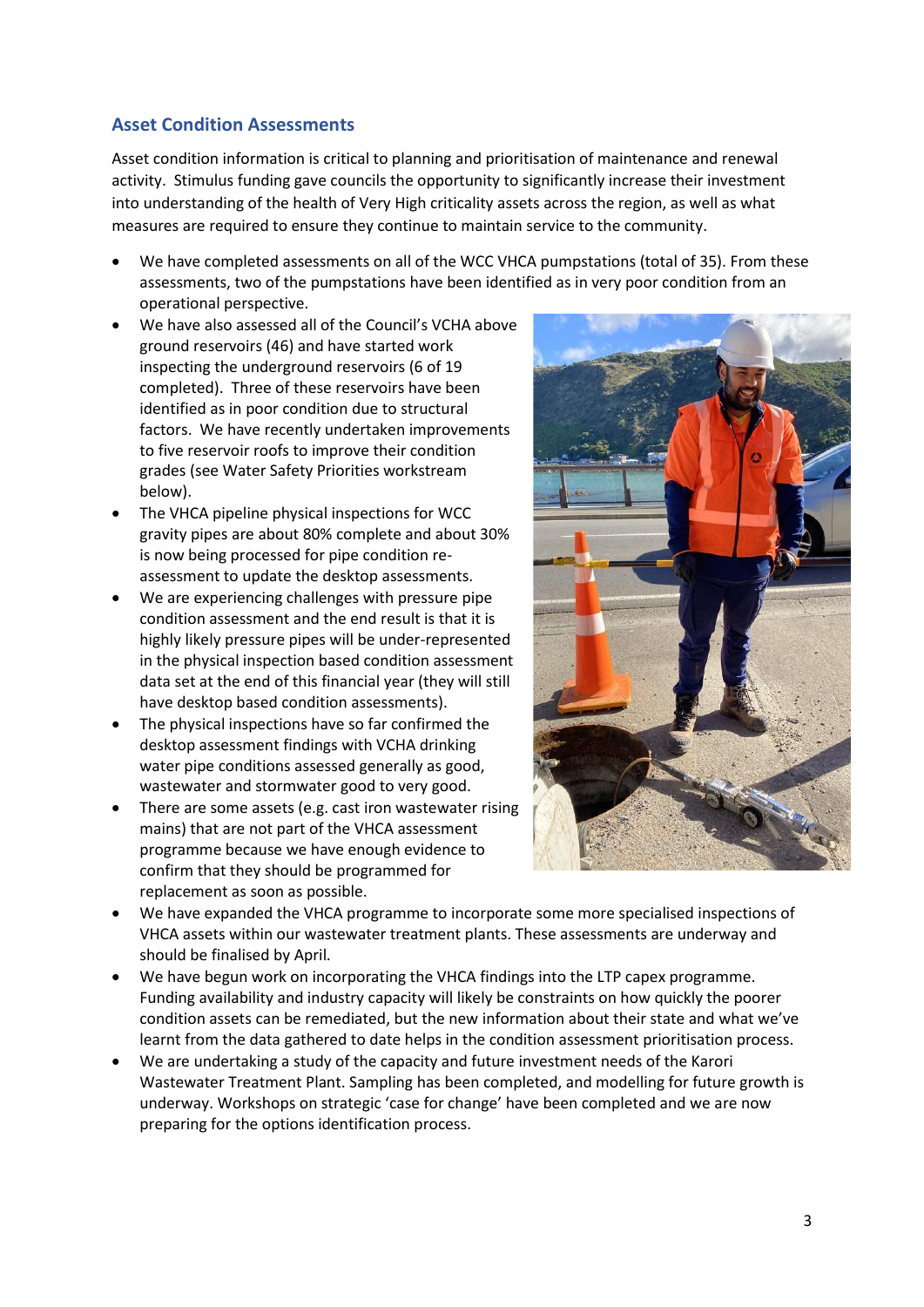#### **Next steps**

- Condition assessment scores will help to prioritise repairs and replacements within the forward work programme.
- An ongoing programme of condition assessments is being established, funded by LTP opex. This will continue to work through the very high criticality assets, then progressively work through the high and eventually less critical assets.
- There is a strong case to support increased condition assessment as, on one hand, the condition data can support stretching the life of an older asset past what would be assumed based on the expected life of this asset and, on the other hand, the data supports early invention to avoid costly and high profile unexpected/premature failures.

#### **Maintenance**

The additional Stimulus funding for maintenance has allowed WWL to absorb the increasing number of faults and increasing costs of responding to them in the 2020/21 and 2021/22 financial years.

In addition to reactive maintenance, there has been a focus on building our capability: Incident response and management; Planned maintenance; Minor Reactive Capex renewals.

The purchase of capital equipment is a critical component in helping build our response capability and becoming less reliant on external contractors to supply some of the more basic response equipment. Emergency pumps to help manage stormwater events for vulnerable residents and flusher units for our prime daily activities in the drainage area are examples of where it is more responsive and cost effective to have our own gear.

In addition to equipment two full time positions were created in the customer planning group to ensure that the group's incident management and the longer residual post event capability was enhanced, while maintaining our ability to function in our normal daily activities and not drop the ball while the event management is in progress.

#### **Business Improvement Programme**

The Business Improvement Programme aims to lift organisational capability in a number of areas. These include:

- Asset Management Stream: Improvements to WWL's asset management systems (people, processes, tools) to provide accurate, assured and timely data to enable better business decision-making. This includes development of the Wellington Water Asset Management Information system (Maximo) environment. Detailed design and functional workshops have outlined the key elements for the planning the platform configuration and build.
- Ready for Regulation & Risk/Assurance Stream: Addresses the immediate risks in the Water Treatment Plants regarding Processes, Standard Operating Procedures and an assurance framework for these, and sets up WWL to comply with requirements of Taumata Arowai, including development of source water risk management plans and management of backflow risks.
- Data & Digital Stream: The Data & Digital stream includes work on: Governance and Architecture, Enabling Processes & Practices, Core Capabilities and Skills & Competencies to address the critical risks in the Data and Digital domain. The top priority is to improve WWL's ability to repel and recover from cybersecurity attacks. Cyber vulnerability assessments have been completed and work is underway on the immediate actions required to reduce the chance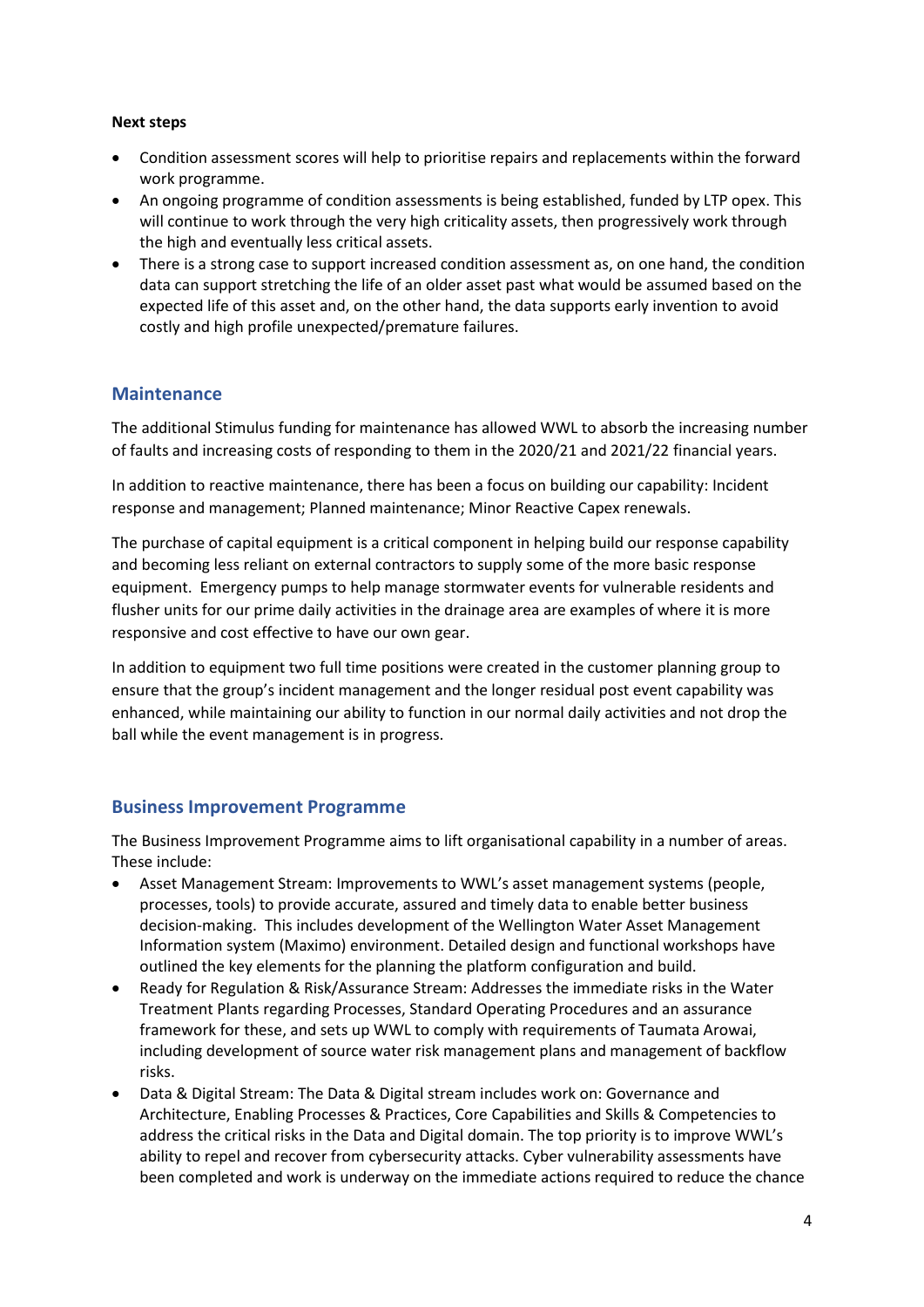of successful cyber attack. In the data and analytics space the focus is on ensuring quality data for decision-making, starting with addressing gaps in required data and ensuring core data management practices are in place.

- Carbon roadmap: We are looking to develop the set of investments needed to most effectively reduce the greenhouse gas emissions from the region's water services operations. This includes updating the emissions inventory we completed for the 2017/18.
- Digital strategy and vision: Data, analytics and digital technologies are expected to take an everincreasing role in the delivery of the water services and our three waters strategy. With this project we are developing over-arching principles and architecture to ensure we focus on the right elements and are integrating them in a consistent and enduring manner.

# **Leakage Management**

Through this workstream WWL has increased its capacity to identify and repair leaks, and is improving the process by which we do this. One of the aims of the work was to reduce minimum night flows compared month-by-month with the previous year – we have achieved this for some months but on the whole we continued to see this figure rise despite the additional investment and activity.

The **proactive leak detection and repair programme** is active, with additional trucks and equipment purchased. There were 433 leaks detected and 299 repaired in WCC to date. Contractors are working on both proactive and reactive leak repairs with an increase in number of leaks across the region being observed. We have hired a Leak Detection Technical Advisor and a Customer Hub administrator.



**Drinking Water Leakage Detection and Repair Process:** Using information from (existing) District Area Meters and (new) Small Area Monitors to automate Minimum Night Flows trends in various DMAs, and to establish, develop and document our end-to-end leak detection and repair process in Upper Hutt (as a Pilot), in order to identify areas for future improvements.

**Household Smart Meters Trial:** Proof-of-concept for the use of smart household water meters to test new technology in relation to water consumption monitoring and leakage detection, as well as associated consumer behavioural change. This is underway in Greytown.